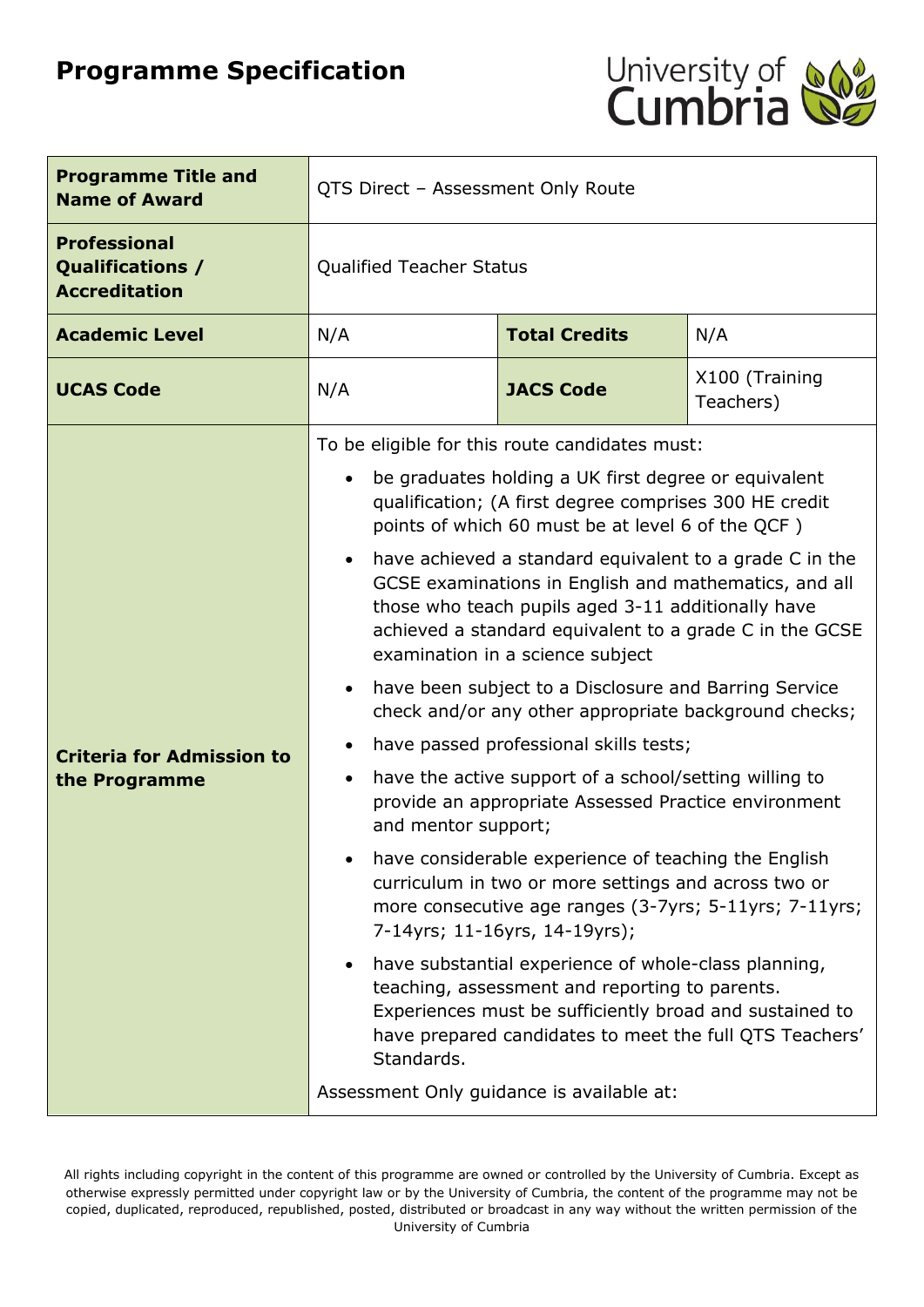|                                                                | https://www.gov.uk/government/publications/the-assessment-<br>only-route-to-gts                                        |
|----------------------------------------------------------------|------------------------------------------------------------------------------------------------------------------------|
|                                                                | Detailed criteria for admission to this programme can be found<br>on the programme webpage:                            |
|                                                                | http://www.cumbria.ac.uk/Courses/Subjects/Education/Postgra<br>duate/DirectAssessmentOnlyRoute.aspx#entry-requirements |
| <b>Teaching Institution</b>                                    | University of Cumbria                                                                                                  |
| <b>Owning Department</b>                                       | Institute of Education                                                                                                 |
| <b>Programme delivered in</b><br>conjunction with              | Candidates' own schools                                                                                                |
| <b>Principal Mode of</b><br><b>Delivery</b>                    | Work-Based Learning                                                                                                    |
| <b>Pattern of Delivery</b>                                     | <b>Full Time</b>                                                                                                       |
| <b>Delivery Site(s)</b>                                        | Candidates' own schools                                                                                                |
| <b>Programme Length</b>                                        | Minimum five weeks; maximum three calendar months                                                                      |
| <b>Higher Education</b><br><b>Achievement Report</b><br>(HEAR) | N/A                                                                                                                    |
| <b>Exit Awards</b>                                             | None                                                                                                                   |

#### **Programme Features**

The unique feature of the programme is its assessment only characteristic.

The University of Cumbria is able to assess suitably qualified and experienced candidates for Qualified Teacher Status without the need for any training and while continuing to teach in their own school. The route is available to unqualified teachers in maintained or independent schools which teach the English curriculum in primary, secondary, middle or Prep age ranges.

The University of Cumbria is the largest provider of initial teacher training in the UK. We have adapted our rigorous assessment strategies so that candidates can gain QTS in their current school by interview, portfolio and assessed practice. Use of technology will ensure that candidates can participate and be supported throughout from wherever they teach.

The start date is flexible - candidates can apply for this route at any point throughout the year with assessments being carried throughout Autumn, Spring and Summer Terms. The route is specifically designed to be straightforward and supportive for busy teachers to achieve QTS. The whole process can be completed in one term. There is a maximum time limit per assessment of three calendar months.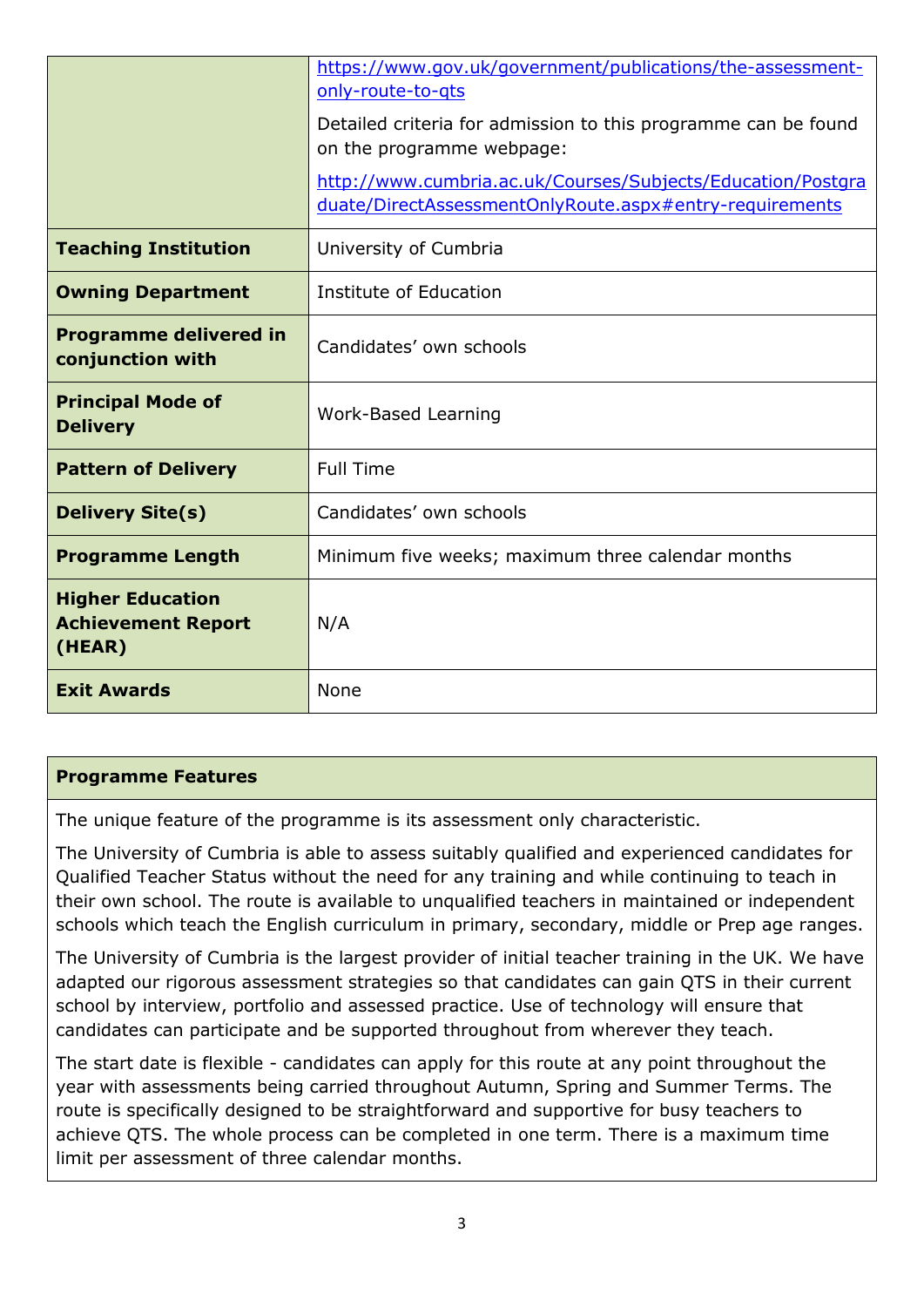### **Aims of the Programme**

The overall aims of the Programme are:

The overall aims of the programme are:

- 1. to develop the unqualified teacher's ability to demonstrate the professional attributes, knowledge and understanding and skills, appropriate to the chosen age phases and subject/s necessary to meet the current Standards for the award of Qualified Teacher Status (QTS)
- 2. to ensure that candidates can evaluate their own professional practice sufficient to support successful transition to their induction period as NQT (Newly Qualified Teacher)

#### **Level Descriptors**

N/A

## **Programme Outcomes – Knowledge and Understanding**

The programme provides opportunities for you to develop and demonstrate the following:

This is an Assessment Only route to QTS rather than a taught course. As such, the focus is on processes of gathering, presenting and reflecting on evidence of meeting QTS Teachers' Standards including:

- understanding relevant legal frameworks, including those for safeguarding, equality and diversity
- confidence in the subjects, skills, knowledge and concepts they teach and having a clear understanding of how all pupils make progress
- knowledge and understanding of the range of pedagogical choices appropriate for the pupils in the chosen key stages/age phases
- understanding of how teachers contribute to the well-being of pupils and of the variety of influences affecting them
- understanding of assessment, planning, monitoring, promoting good outcomes for pupils
- understanding of classroom/behaviour management strategies that ensure a good and safe learning environment
- evaluation of their professional practice and evidence of acting upon advice and feedback which results in improved educational experiences for pupils
- reflection on their professional practice and identification of future professional development needs

Rigorous scrutiny of candidates' evidence and competences will be put in place to ensure they can demonstrate the requisite skills, knowledge and understanding.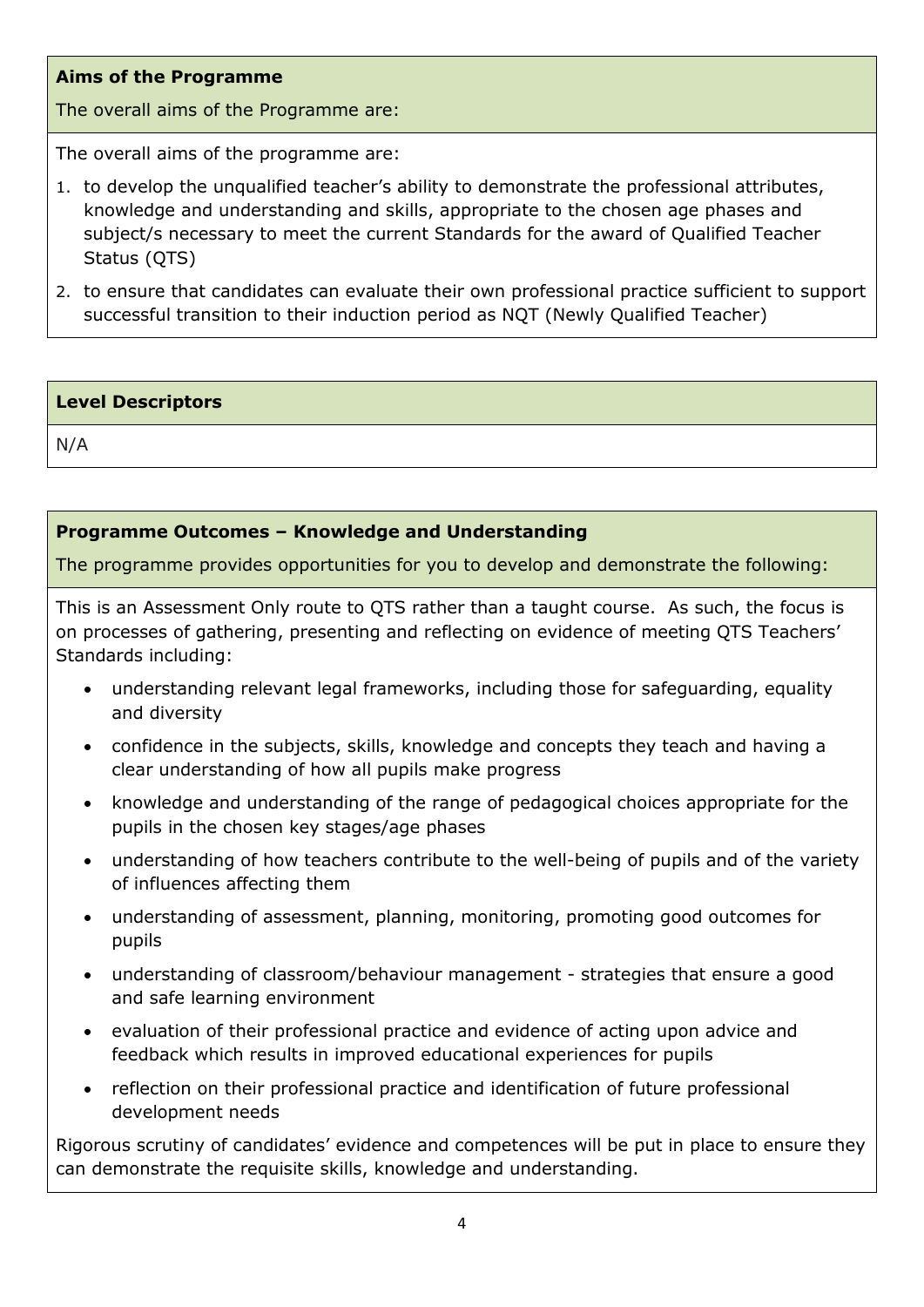## **Programme Outcomes – Skills and other Attributes (including Employability Skills)**

The programme provides opportunities for you to develop and demonstrate the following:

This is an Assessment Only route to QTS rather than a taught course. As such the focus is on processes of gathering, presenting and reflecting on evidence of meeting QTS Teachers' Standards including:

- demonstrating the ability to work independently and with others to ensure learners across the ability range make progress;
- demonstrating the ability to sustain the range of professional competences that engage pupils in learning in and beyond the classroom;
- planning, assessing, monitoring, giving feedback;
- demonstrating positive professional relationships, communicating with others, including parents, as appropriate;
- demonstrating team working and collaboration;
- engaging with professional development and using feedback, reflection and current descriptors to identify and secure progress towards the achievement of Qualified Teacher Status;
- demonstrating classroom/behaviour management, establishing clear expectations relating to the promotion of positive attitudes to learning and self-discipline and safe learning environments.

Rigorous scrutiny of candidates' evidence and competences will be put in place to ensure they can demonstrate the requisite skills, knowledge and understanding.

## **External and Internal Reference Points**

The following Subject Benchmark Statements and other external and internal reference points have been used to inform the Programme Outcomes:

DFE (2011) *Teachers' Standards*, crown copyright : DFE

NCTL (2015) *Assessment Only Criteria,* crown copyright : NCTL

NCTL (2016) *Assessment Only Criteria Supporting Advice,* crown copyright : NCTL

### **Teaching, Learning and Assessment Strategies employed to enable the Programme Outcomes to be Achieved and Demonstrated**

There are three phases to the Assessment Only QTS Direct route; Preparation, Initial Assessment Interview and Assessed Practice. The whole process is outlined below:

## **Phase 1: Preparation for Initial Assessment**

To support your registration you will be invited to a workshop at university. This will give you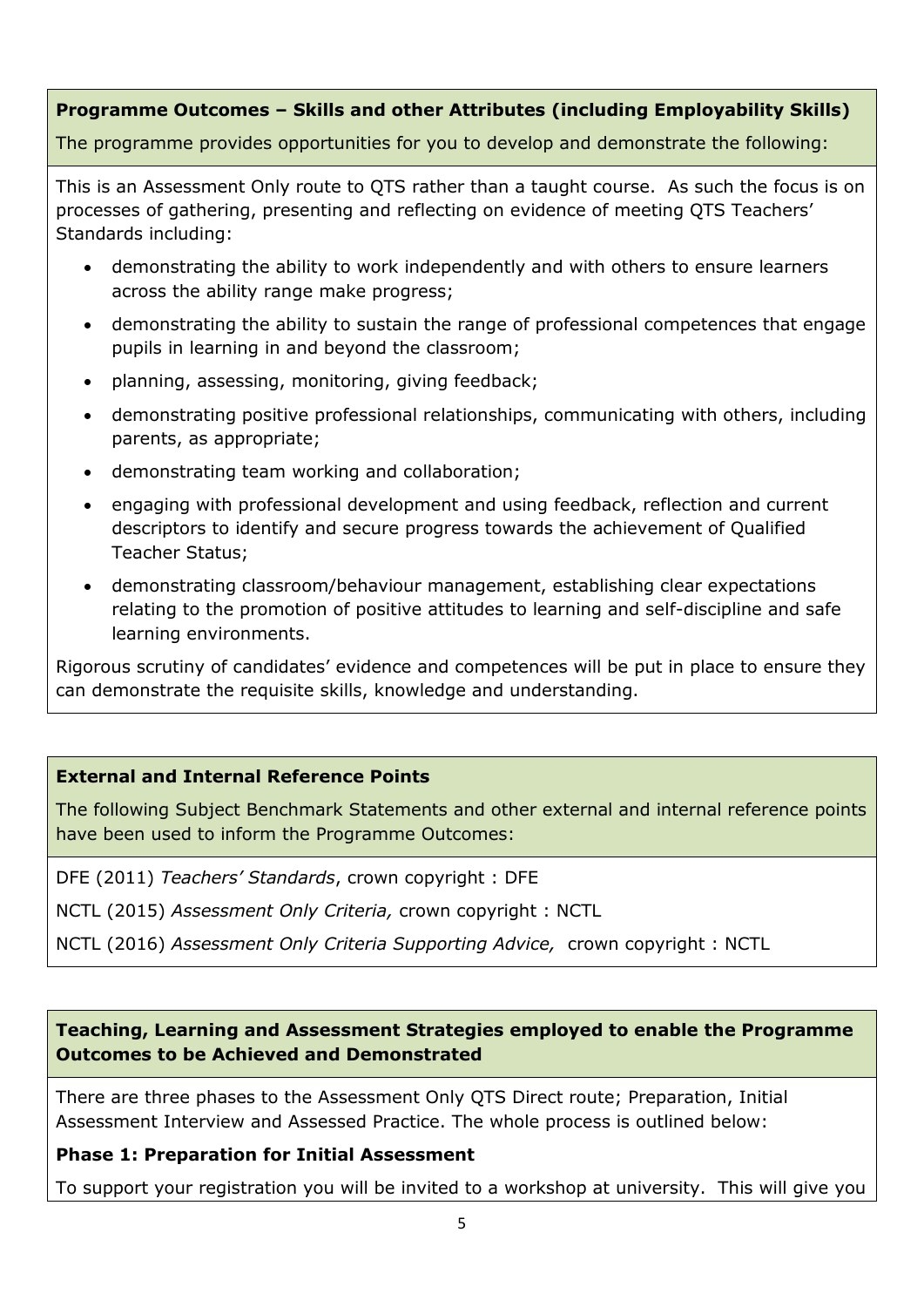a head start with your clearances, portfolio of evidence, using the VLE and e-portfolio and enable you to meet other candidates. For those who cannot attend the workshop, online materials will be available, so that you can fully participate from anywhere.

You will then complete your portfolio of evidence drawing on your current and previous teaching experience in preparation for your Initial Assessment Interview. The portfolio will provide evidence of meeting all aspects of the Teachers' Standards and will draw on evidence from your age ranges.

# **Phase 2: Initial Assessment Interview**

Your university tutor will visit you in school to carry out the interview, together with your school mentor. The process will include a lesson observation, review of your portfolio of evidence and subject knowledge audit, a brief presentation, literacy audit and professional discussion. The Initial Assessment Interview will normally lead to a recommendation that you are ready to progress to the 4-week Assessed Practice, either immediately, or after a period of preparation within a three month timescale. The recommendation will include any appropriate professional development targets for you to address during the Assessed Practice.

# **Phase 3: Assessed Practice**

A 4-week assessed teaching practice will be undertaken in your own school. You will continue to create an e-portfolio and will maintain detailed evidence of planning, assessment and evaluation. A weekly lesson observation with written feedback will be required from your mentor. Towards the end of the Assessed Practice, your university tutor will join your mentor again to observe you teach, scrutinise the Assessed Practice documentation and complete your assessment in the tripartite QTS Review Meeting with your mentor and yourself. If you are distant, the second observed lesson may be assessed and the meeting take place using technology.

Upon successful completion of the route your award of QTS will be presented at the university's Assessment Board, which will formally record your QTS and notify the NCTL to complete your registration on the national database of qualified teachers.

## **Student Support**

## **Tutor and Mentor**

You will be allocated a university tutor and school mentor. Your tutor will have contact with you throughout your assessment. Your school mentor will help you to prepare for and complete your assessment, eg e-portfolio and assessed practice. The school mentor and university tutor will provide lesson observation and feedback to support your learning and professional development.

# **Induction and support**

A Handbook with separate proformas will guide you through the process. The university also provides support through the programme's VLE (PebblePad) which contains guidance, useful documents and some self-study materials. New candidates are invited to a university workshop. Lines of communication are kept open throughout the assessment process via technology, email, telephone and the e-portfolio.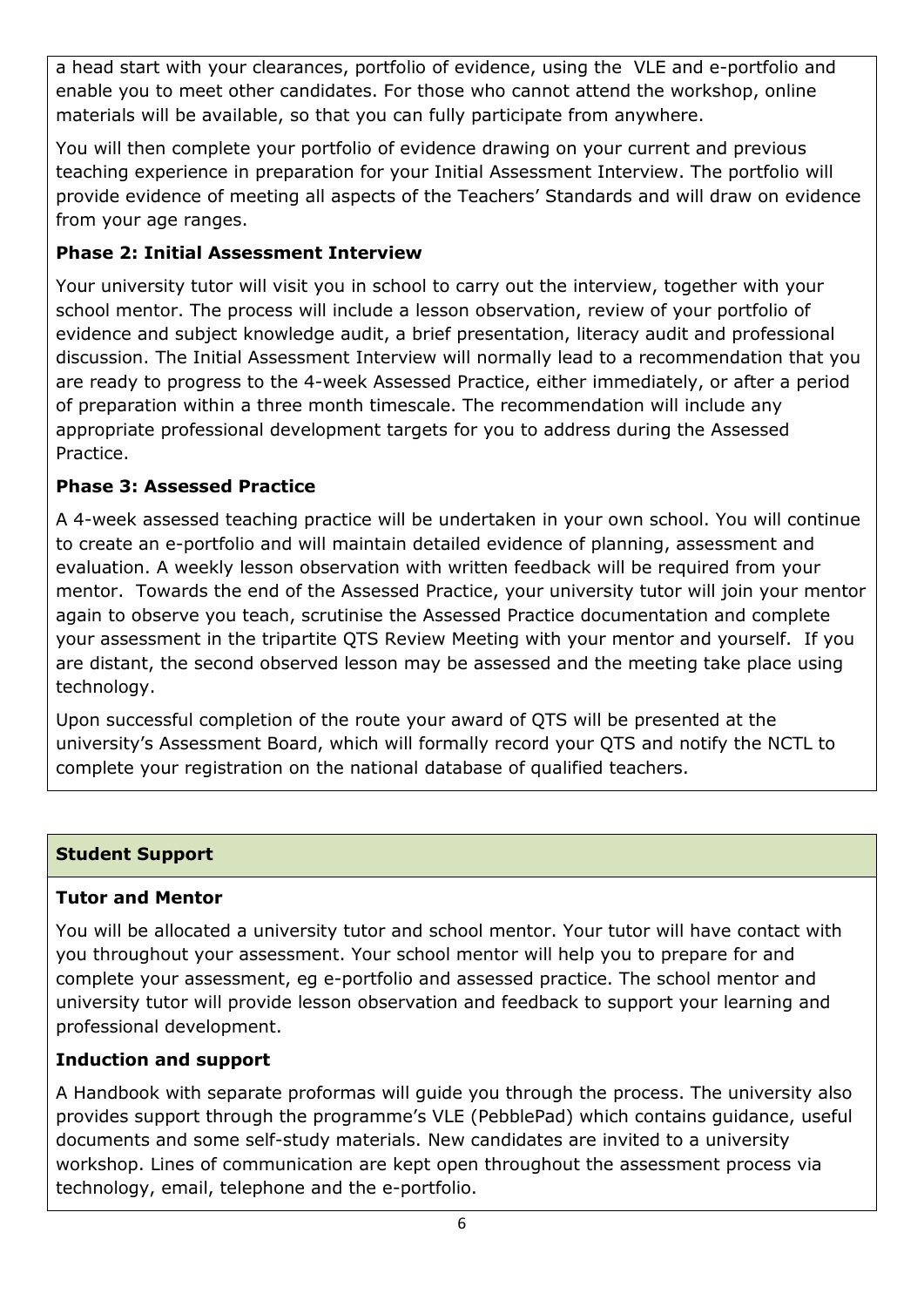#### **Library and Student Services (LiSS)**

Library and Student Services (LiSS) offer a wide range of support, including; access to library learning resources, academic skills, careers and employability, financial help, counselling, health and wellbeing and support for disabled students and those with specific learning requirements. Access university support and facilities easily and quickly via our [help is at](http://www.cumbria.ac.uk/StudentLife/Support/Helpisathand.aspx) [hand](http://www.cumbria.ac.uk/StudentLife/Support/Helpisathand.aspx) search.

The Skills@Cumbria service can help support your academic skills throughout your programme. The service is delivered by a team of professional Learning Enhancement Advisers within LiSS. It includes a suite of online self-help resources accessible 24/7 via the University's website and Blackboard site.

You can access a wide range of great electronic and print content using [OneSearch](http://cumbria-primo.hosted.exlibrisgroup.com/primo_library/libweb/action/search.do?vid=44UOC_VU1) and you can find out more about key texts and journals for your subject by accessing the library's [subject resources webpages.](http://www.cumbria.ac.uk/StudentLife/Learning/Resources/Subjects/Home.aspx)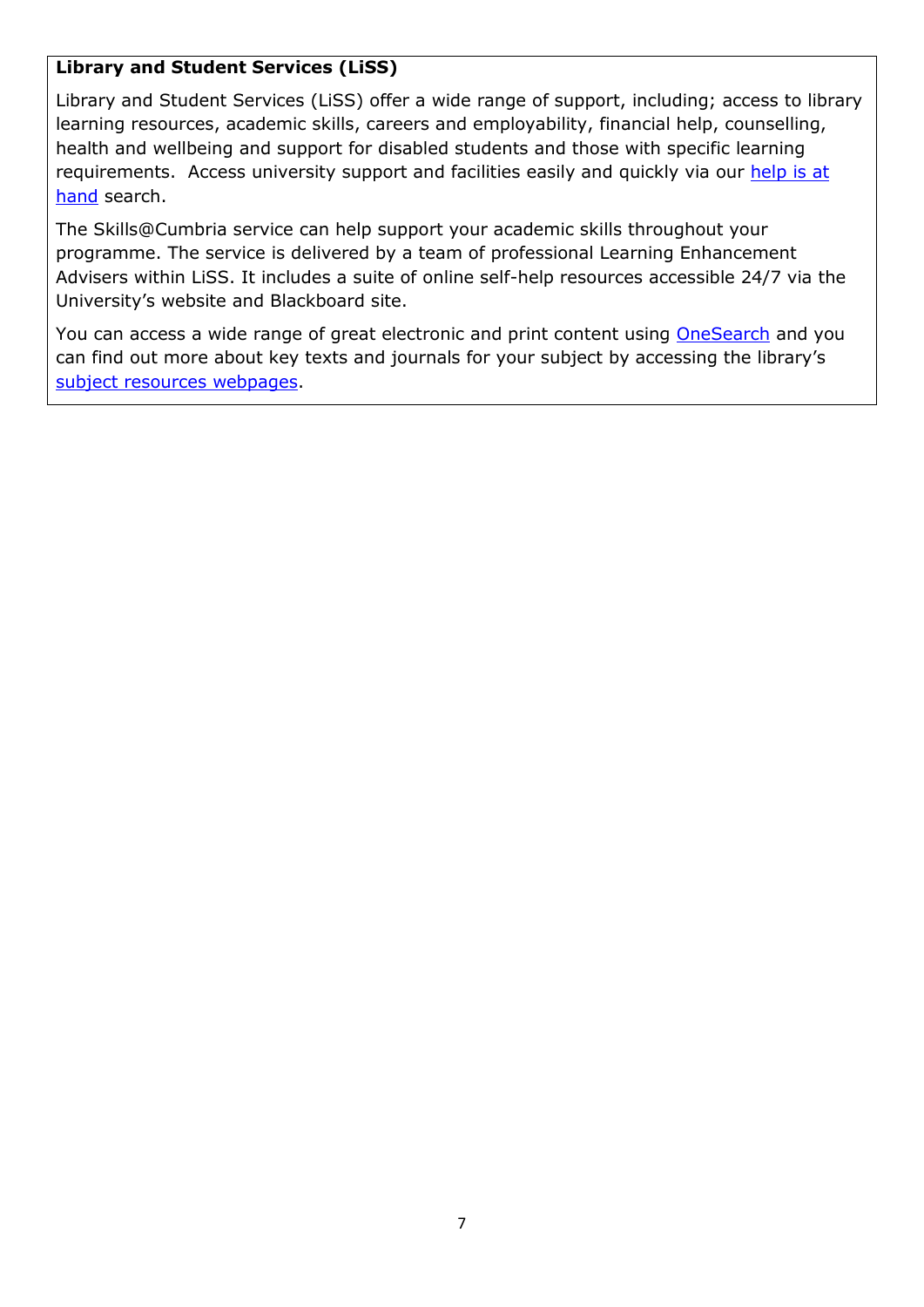| <b>Programme Curriculum Map1</b> |                    |                                                               |                |                            |                                                  |
|----------------------------------|--------------------|---------------------------------------------------------------|----------------|----------------------------|--------------------------------------------------|
| <b>Academic</b><br><b>Level</b>  | <b>Module Code</b> | Module Title <sup>2</sup>                                     | <b>Credits</b> | Module Status <sup>3</sup> | <b>Map to Programme</b><br>Outcomes <sup>4</sup> |
| N/A                              | <b>PLCC9029</b>    | QTS Direct - Extending Professional Practice<br>[towards QTS] | N/A            | Core/ Qualificatory        | All                                              |
| <b>Notes</b>                     |                    |                                                               |                |                            |                                                  |
|                                  |                    |                                                               |                |                            |                                                  |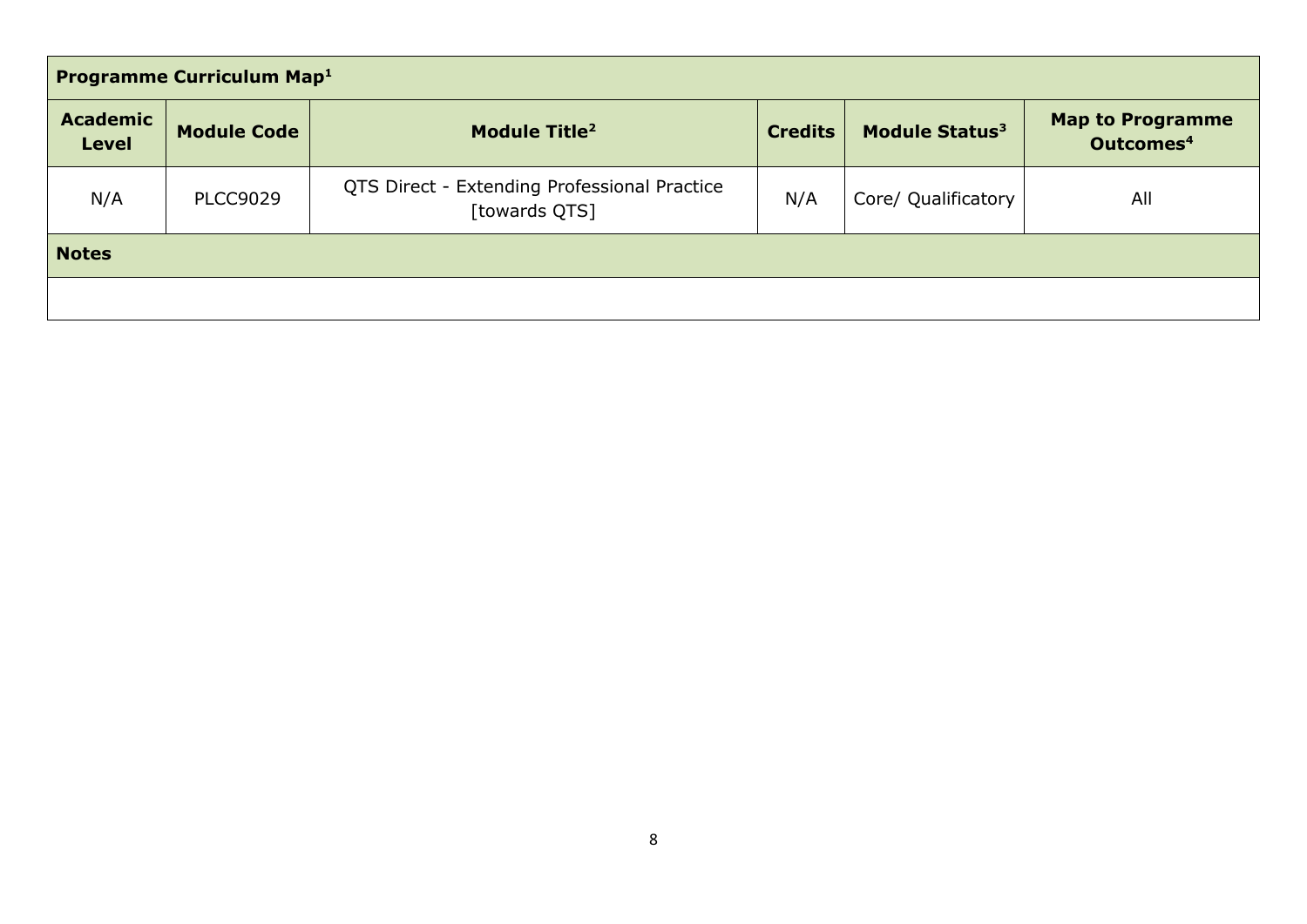| <b>Programme Delivery Structure: Full Time</b> |                                                               |                                                                                        |                                                 |                                                            |
|------------------------------------------------|---------------------------------------------------------------|----------------------------------------------------------------------------------------|-------------------------------------------------|------------------------------------------------------------|
| <b>Module</b><br>Code                          | <b>Module Title</b>                                           | <b>Delivery Pattern</b>                                                                |                                                 | <b>Approximate</b><br><b>Assessment</b><br><b>Deadline</b> |
|                                                |                                                               | Year                                                                                   | <b>Method(s) of Assessment</b>                  |                                                            |
| <b>PLCC9029</b>                                | QTS Direct - Extending Professional Practice<br>[towards QTS] | Individual roll-on roll-off<br>assessments take place<br>throughout the school<br>year | Interview, assessed practice<br>and e-portfolio | Assessments take<br>place throughout<br>the school year    |